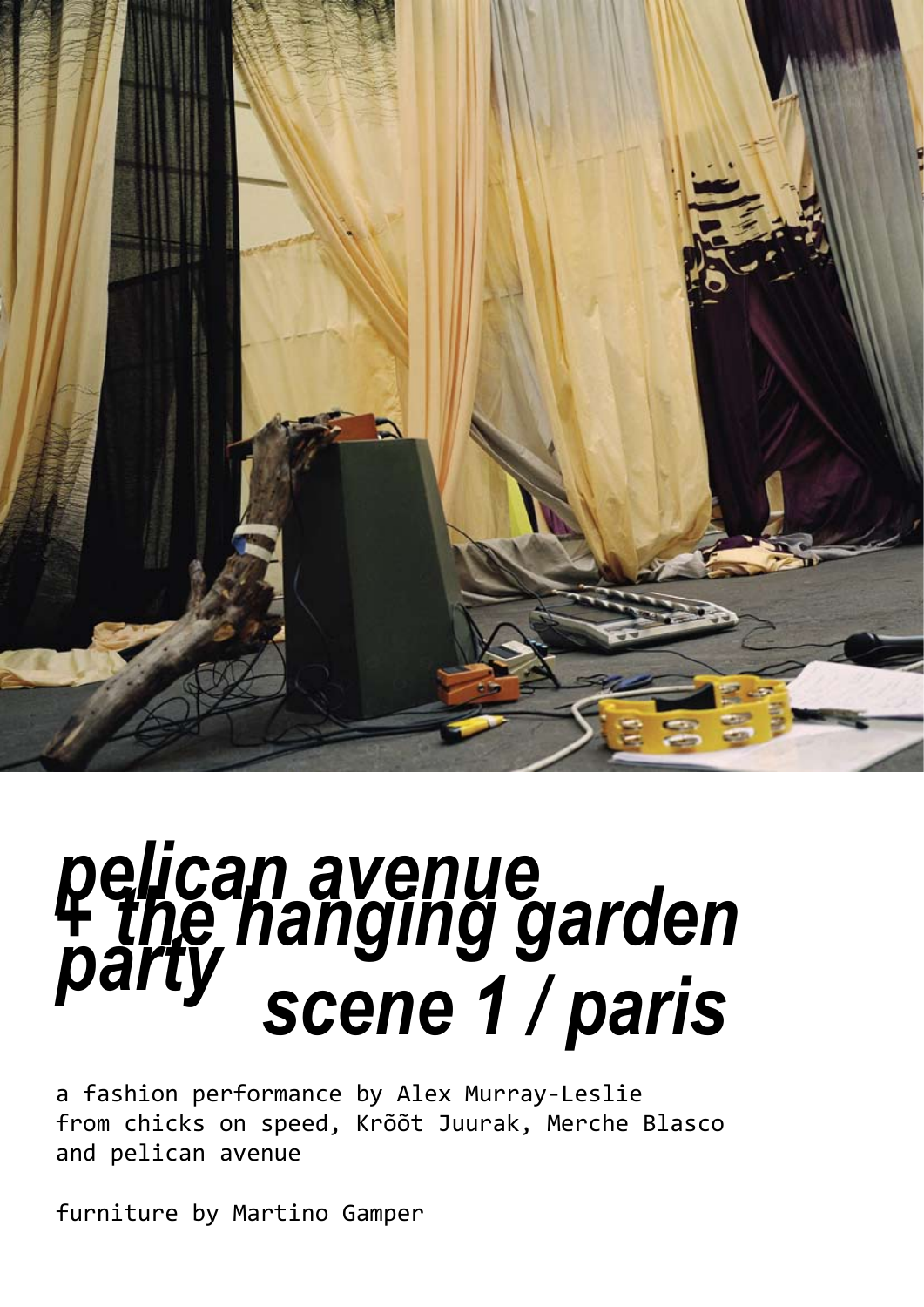

### *the hanging garden party*

is series of scenes taking place in parallel contexts around the world, each location presents a new scene and dialogue between performance art action, fashion, choreography and sound, blurring the lines between these creative fields, with the outcome of a new language of expression. The scenes present audio visual jam sessions , using the tools of choreography and fashion together with technological body instruments and old craft techniques.

fashion returning to phantasy and free spirit; a pure expression of creativity; individuals interpreting the set up of a garden party, performing in an interwoven textile architecture detached/free from esthetic expectations, commercial reasoning and categorical thinking. a textile architecture is generating an architecture of sounds.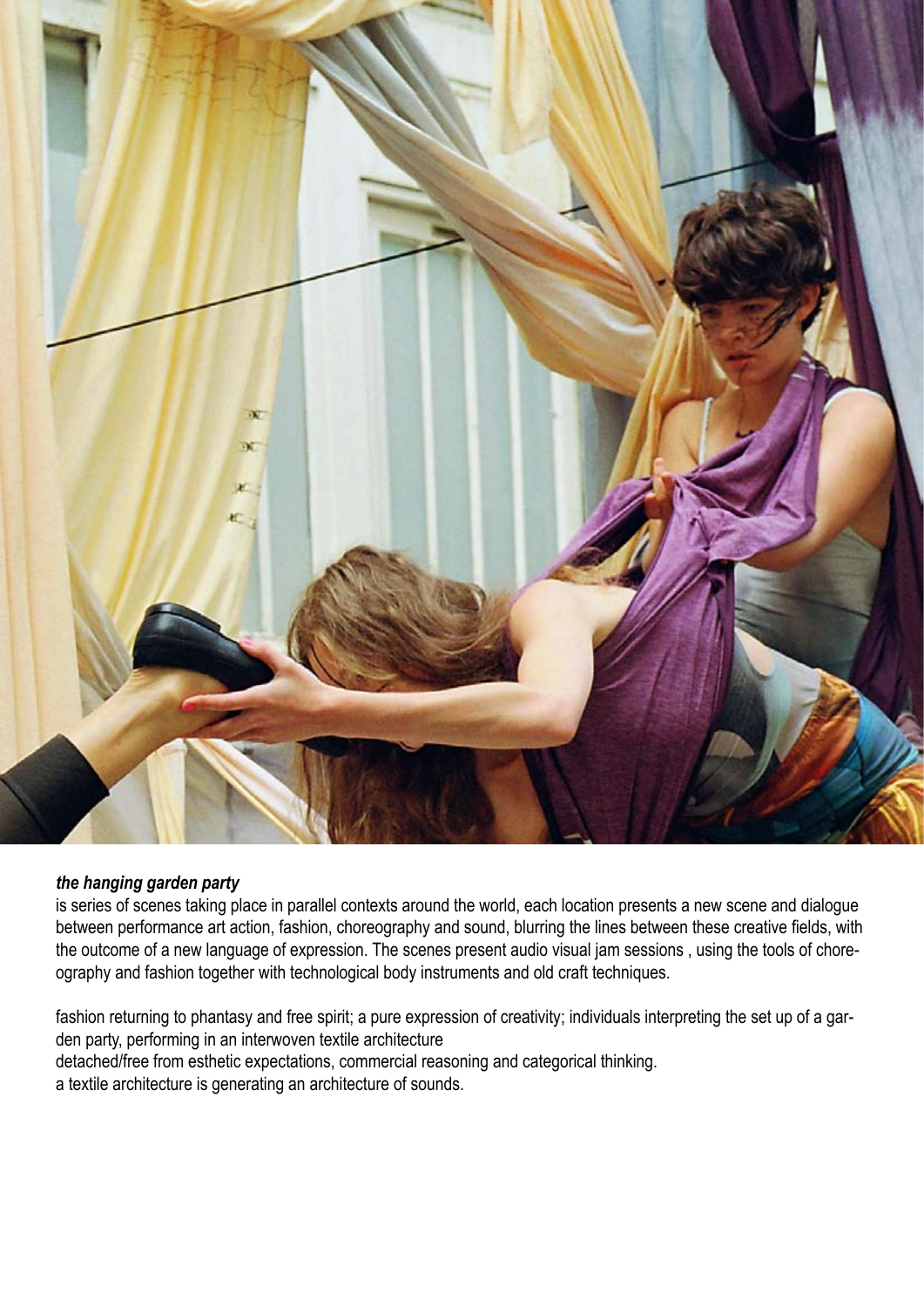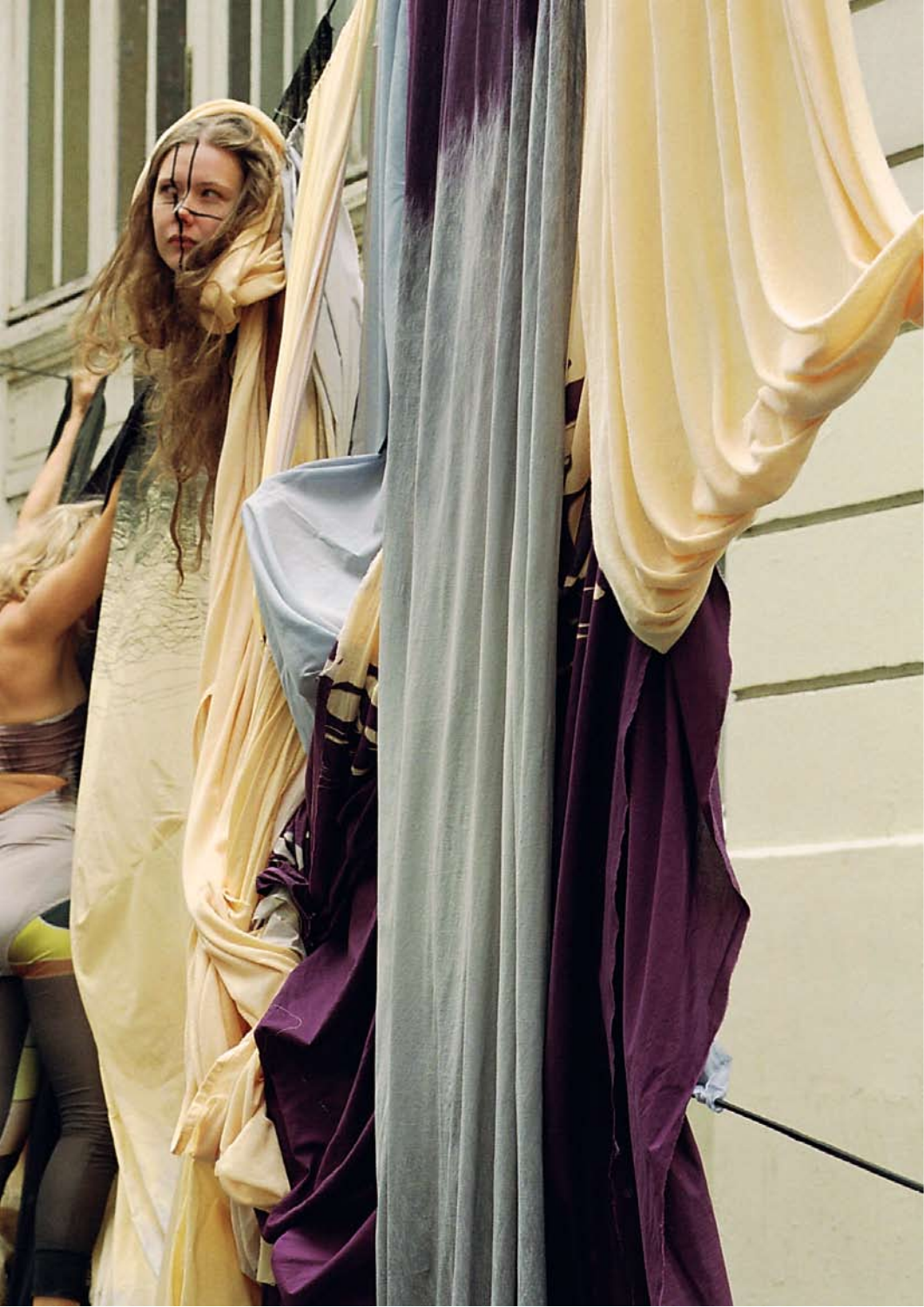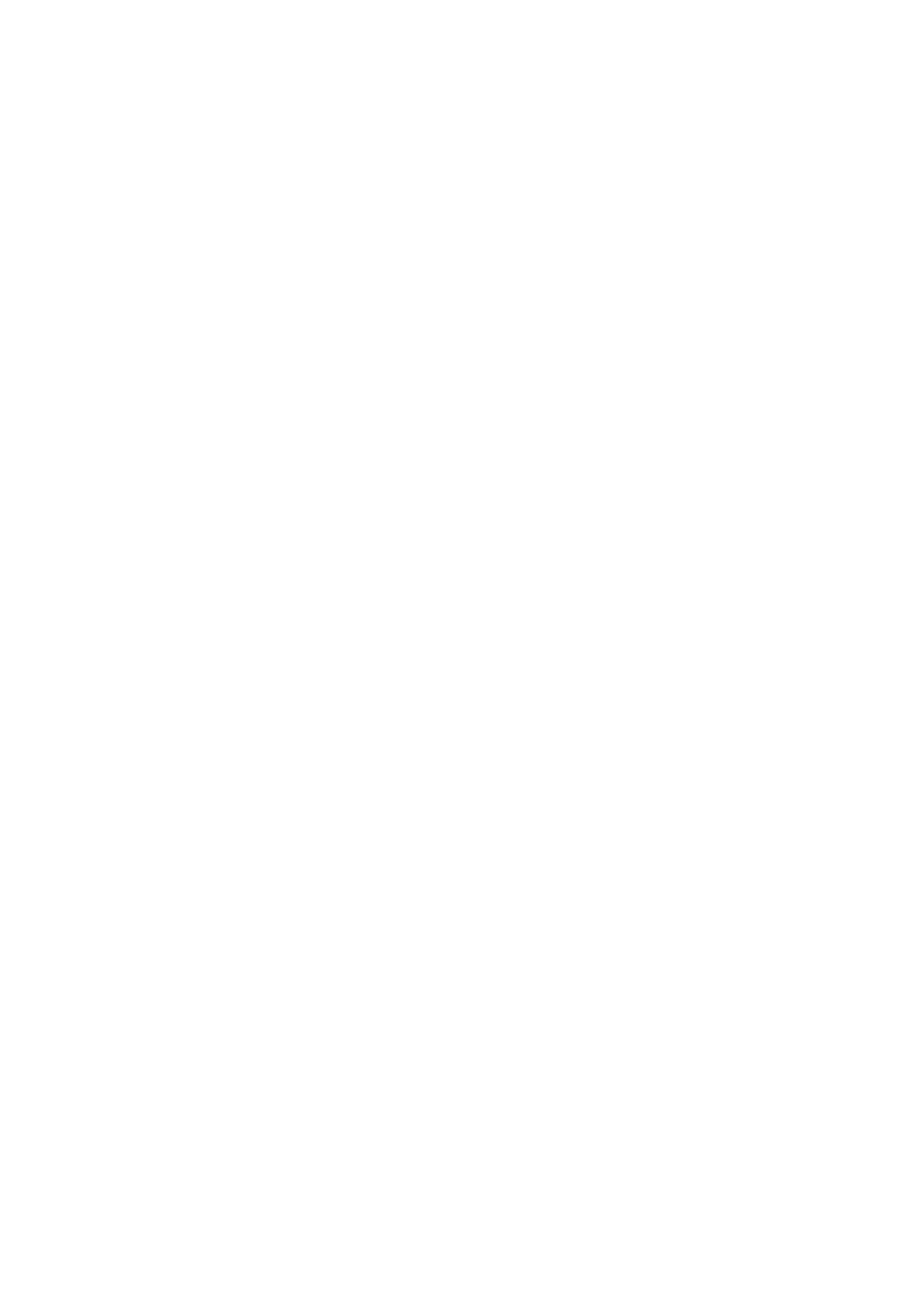

## *pelican avenue + the hanging gardenparty scene 2 / tokyo*

a fashion performance by Alex Murray-Leslie from chicks on speed, Krõõt Juurak, Benjamin Tomasini and pelican avenue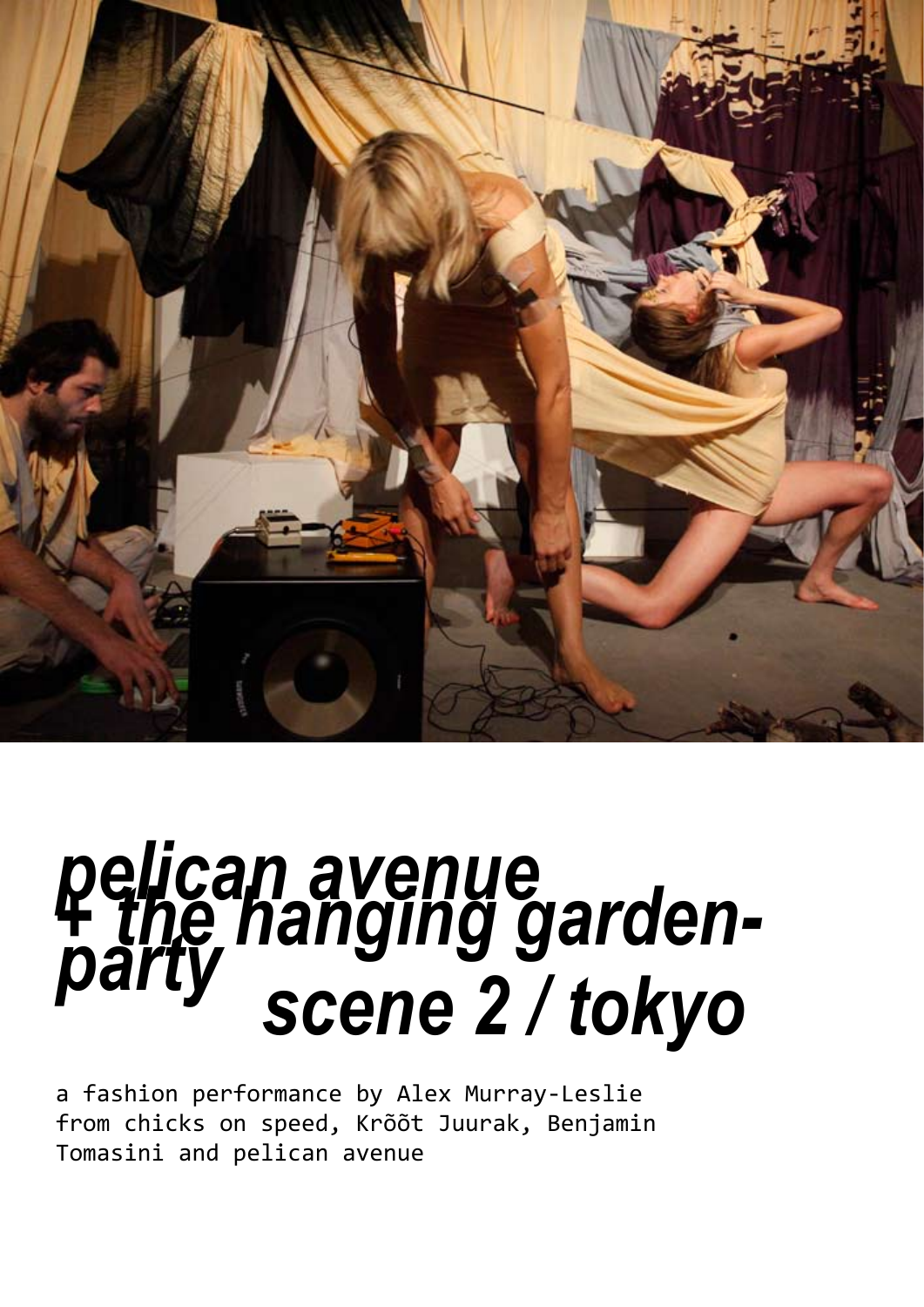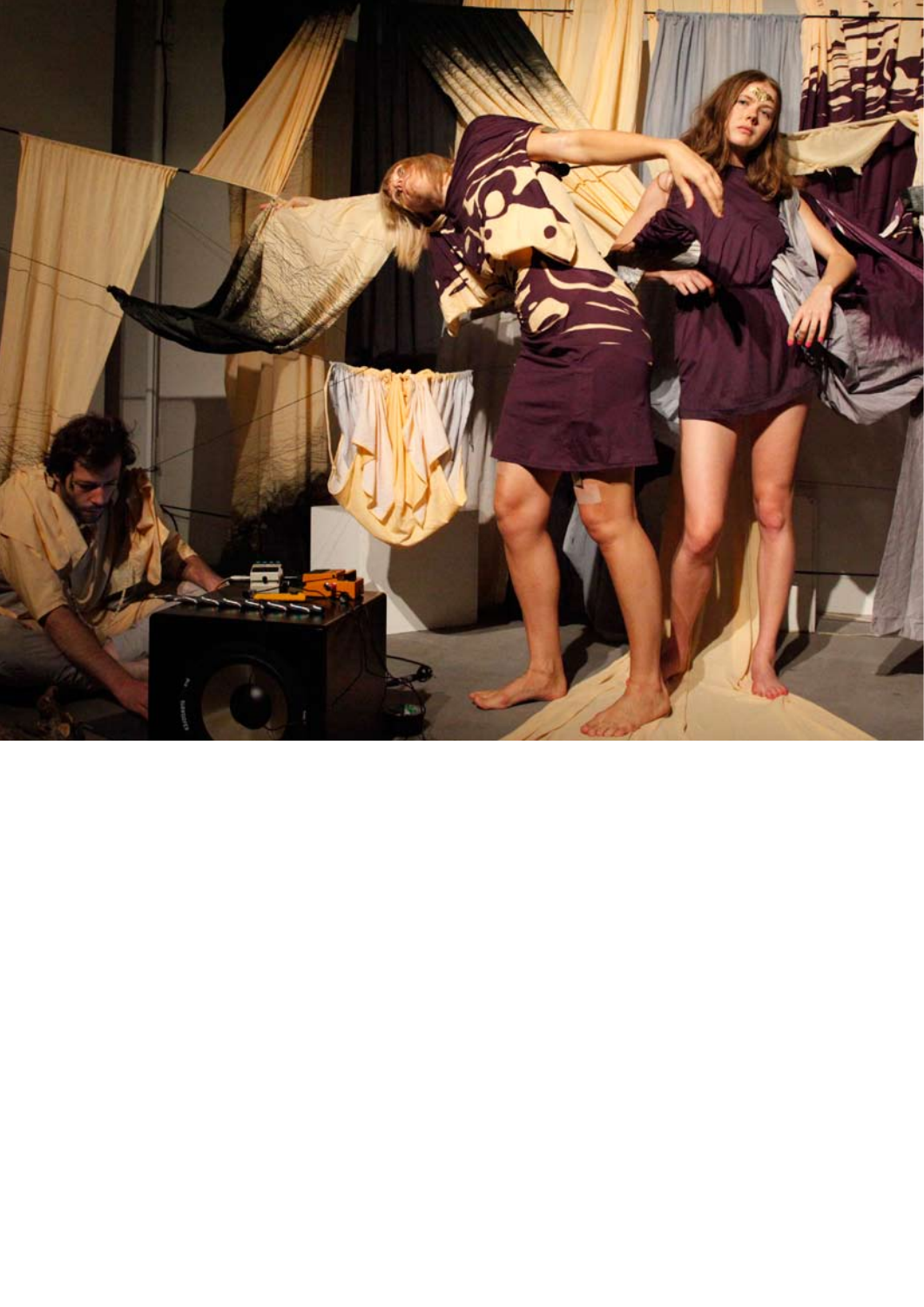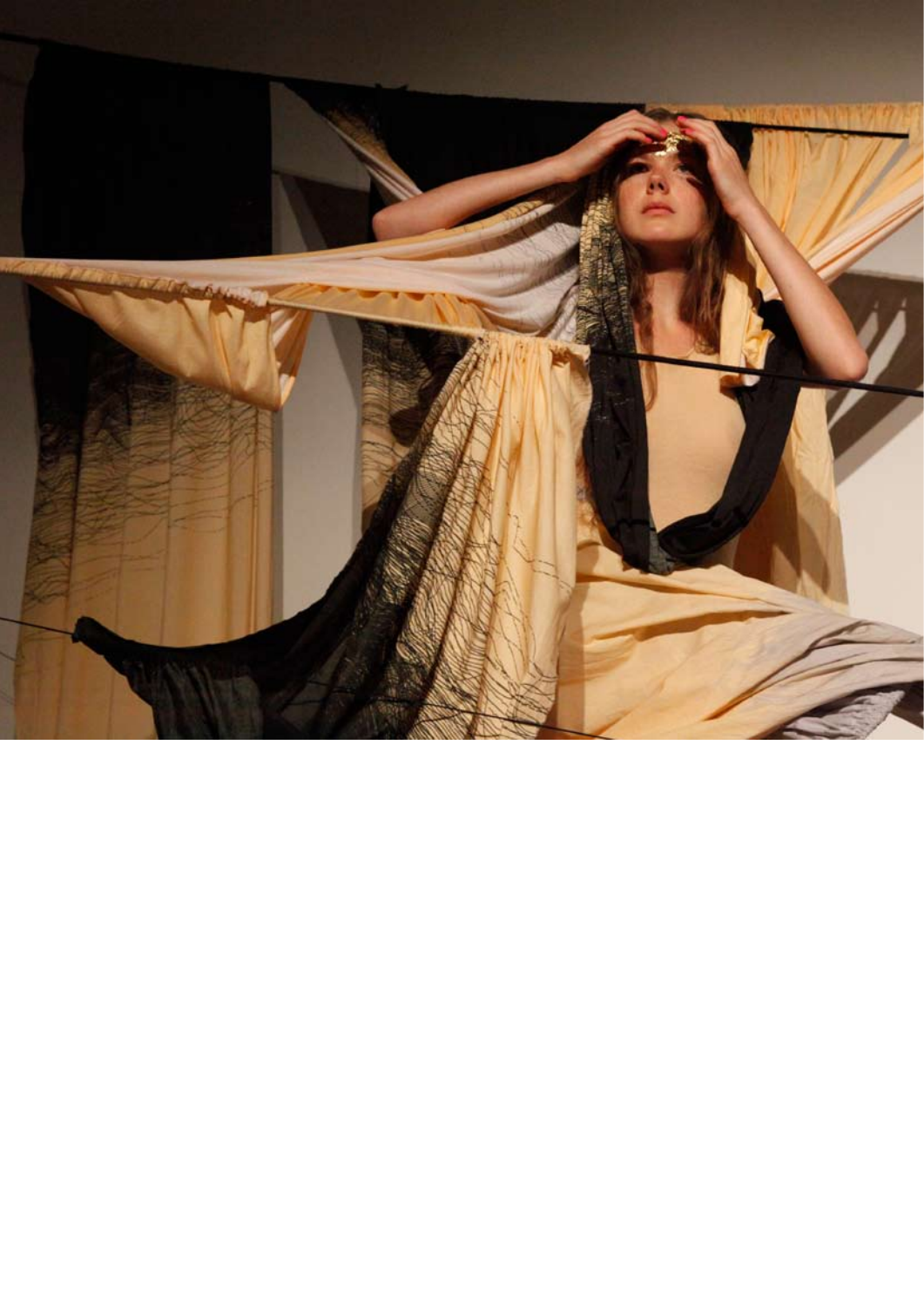